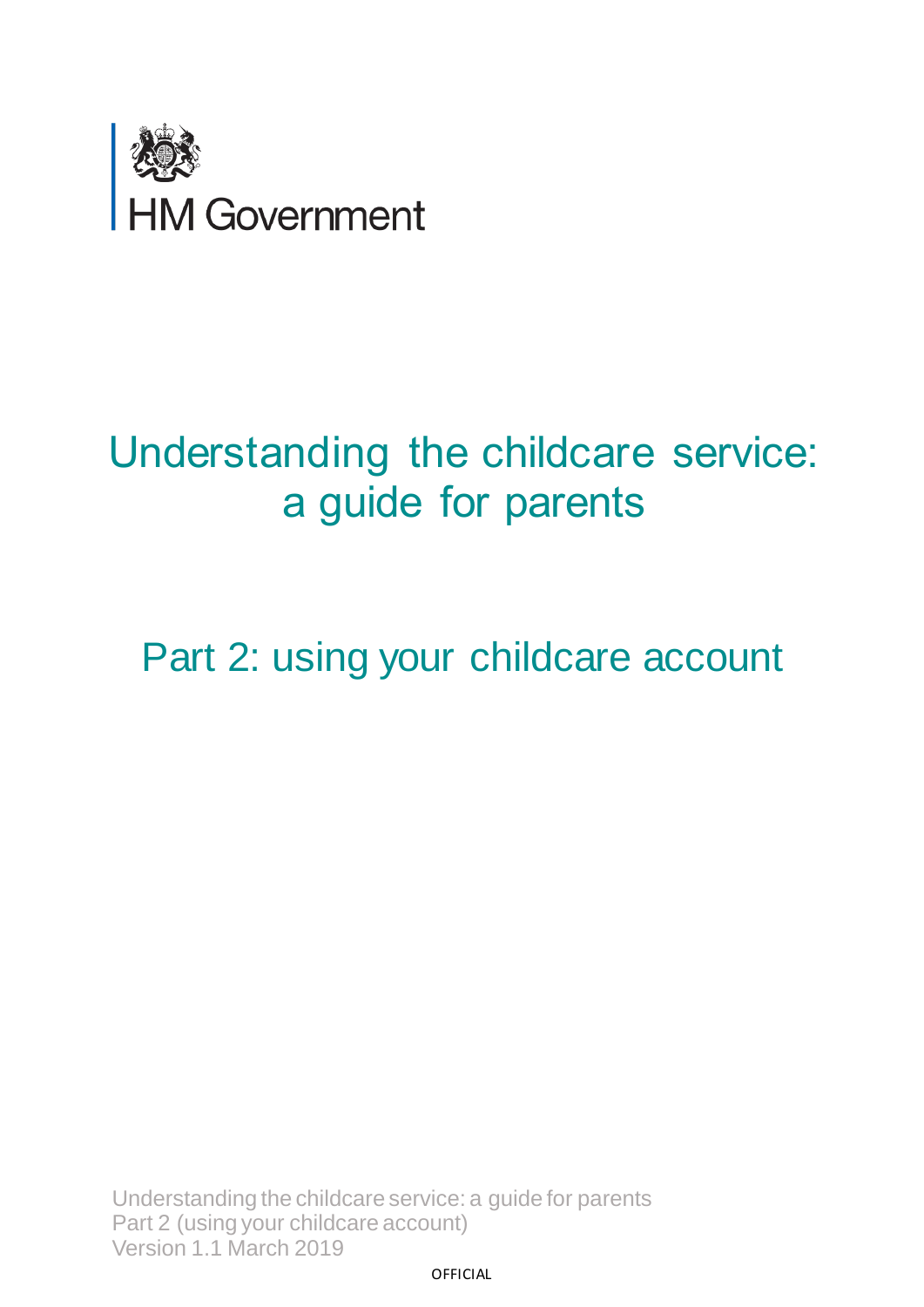<span id="page-1-0"></span>

| <b>Table of Contents</b>                                                                                                                                                                |  |
|-----------------------------------------------------------------------------------------------------------------------------------------------------------------------------------------|--|
|                                                                                                                                                                                         |  |
|                                                                                                                                                                                         |  |
|                                                                                                                                                                                         |  |
| Using your childcare account (Tax-Free Childcare)  3<br>Paying into your childcare account (Tax-Free Childcare)  5                                                                      |  |
| Government contributions (Tax-Free Childcare) 6<br>Using Tax-Free Childcare alongside 30 hours free childcare  6<br>When your childcare provider is no longer registered or approved  7 |  |
| Meeting your nanny's PAYE liabilities (Tax-Free Childcare)  8<br>Using your childcare account (30 hours free childcare)  9                                                              |  |
|                                                                                                                                                                                         |  |
|                                                                                                                                                                                         |  |
| Tax-Free Childcare and 30 hours free childcare<br>12<br>What to do if you've a complaint about the childcare service  14                                                                |  |
|                                                                                                                                                                                         |  |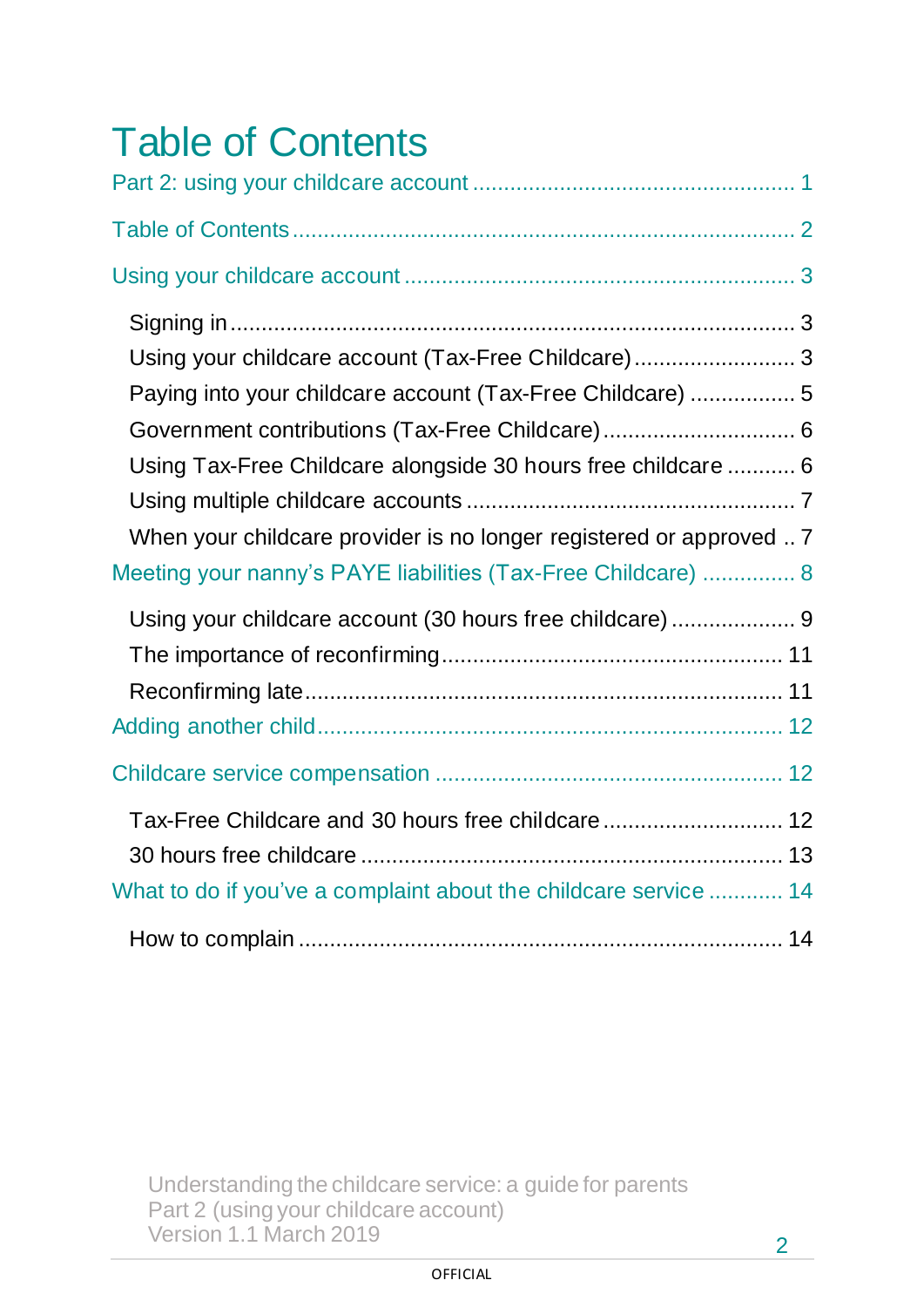### <span id="page-2-1"></span><span id="page-2-0"></span>Using your childcare account Signing in

To sign into your childcare account **you need** to visit [www.gov.uk/childcareaccount.](http://www.gov.uk/childcareaccount)

**You'll need** the Government Gateway user ID and password you used to apply for [Tax-Free Childcare](https://www.gov.uk/help-with-childcare-costs/tax-free-childcare) or [30 hours free childcare.](https://www.gov.uk/help-with-childcare-costs/free-childcare-and-education-for-2-to-4-year-olds)

**You're responsible** for managing your account, for example, depositing money in and paying your childcare provider.

### <span id="page-2-2"></span>Using your childcare account (Tax-Free Childcare)

Click on '**Secure messages**' – in here you'll find your '**eligibility responses**' and **unique payment reference number** for each child.

You need to give the reference numbers to your childcare provider so they can match payments from your childcare account to each of your children. You'll also find your welcome pack which contains information on how to **make payments** into and out of your childcare account.

If you click on '**Your Tax-Free Childcare account**' you can search for your childcare provider. You'll need to do this for each child's account. You can select to pay up to 10 childcare providers for each child.

If your provider is an active childminder or a nanny, then their regulator may hold their information more securely and you'll need to search for them using their postcode with the spaces removed, for example, NE312QP.

You can use your childcare account to see deposits you've paid in, payments you've paid out, and to **set up regular payments** to your childcare provider.

Payments made to your childcare provider use the faster payments method and are usually available immediately or within 2 hours.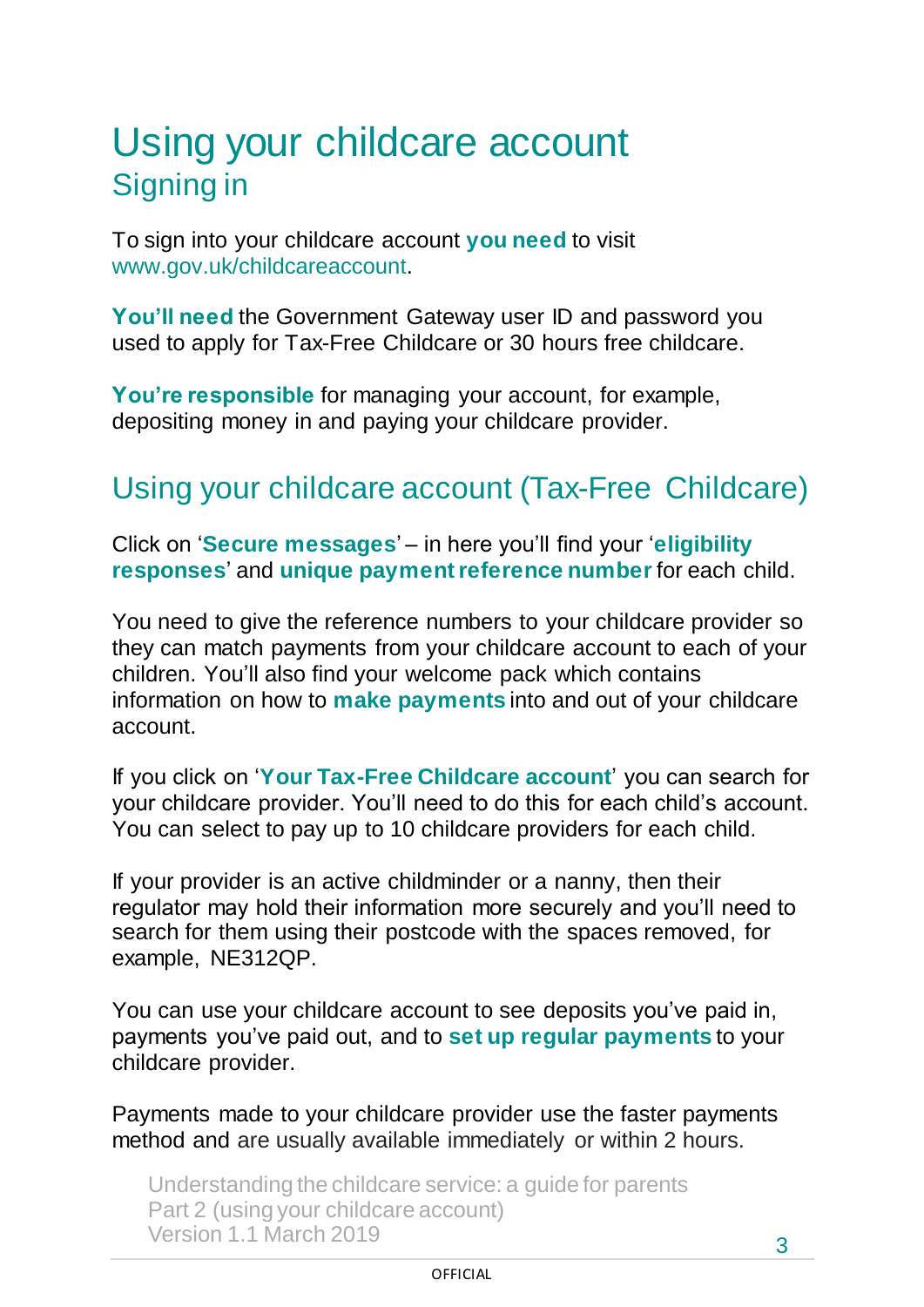**You can** use your Tax-Free Childcare to pay for a range of registered or approved childcare costs including deposits, retainers (during holidays) and payments in advance – where these allow you and your partner (if you have one) to work.

**You can** only use Tax-Free Childcare to pay for non-care items such as, lunches if they're included in the childcare costs you're paying.

**You can** use your childcare account to pay for childcare when you're:

- working
- sleeping (during the day) after a night shift
- travelling to and from work

You can't use money in your childcare account to pay for private school fees which are part of your child's compulsory education.

For further examples of qualifying childcare costs, see 'Understanding the childcare service: a guide for parents, Part 1: eligibility and application'

*There's no set time for using your government top-up(s). You can save them in your childcare account(s) for when you need them most, for example, you can use the money you've built up to pay for childcare during the school holidays.*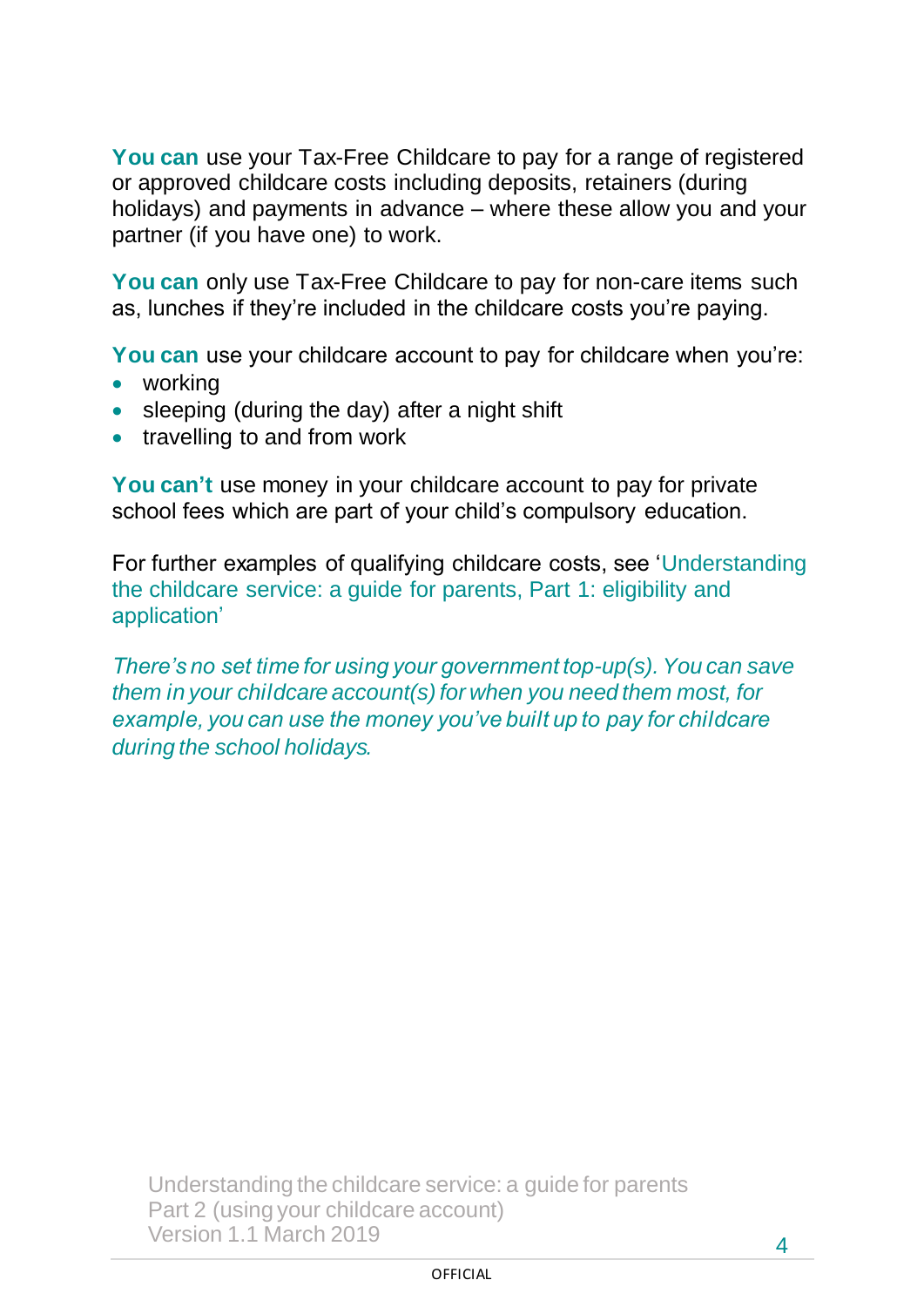### <span id="page-4-0"></span>Paying into your childcare account (Tax-Free Childcare)

You can deposit money into your childcare account, by:

- bank transfer
- setting-up a standing order
- using a debit card.

Some credit cards attract a charge when used for making payments. For this reason, **you can't** use a credit card to make payments into your childcare account.

Other people, such as family members and employers **can also** pay into your childcare account. They can do this, by:

- bank transfer
- setting up a standing order.

To make deposits **they'll need**:

- account sort code **60-89-71**
- account number **10027165**
- your unique childcare account number (as the payment reference). It's available in your welcome pack in your '**secure messages**' folder.

You won't see the money (or government top-up) you deposit into your childcare account straight away. Deposits take 1 working day to clear before they're available to make payments. When ready, they'll then appear in your 'cleared funds' column on your balance screen.

*For example, if you deposit money in on a Monday, your money will be available as cleared funds to pay to your childcare provider on Tuesday. If you make a deposit using a bank transfer after 6.30pm (or after 8pm if you're using a debit card), your money will be available on Wednesday.*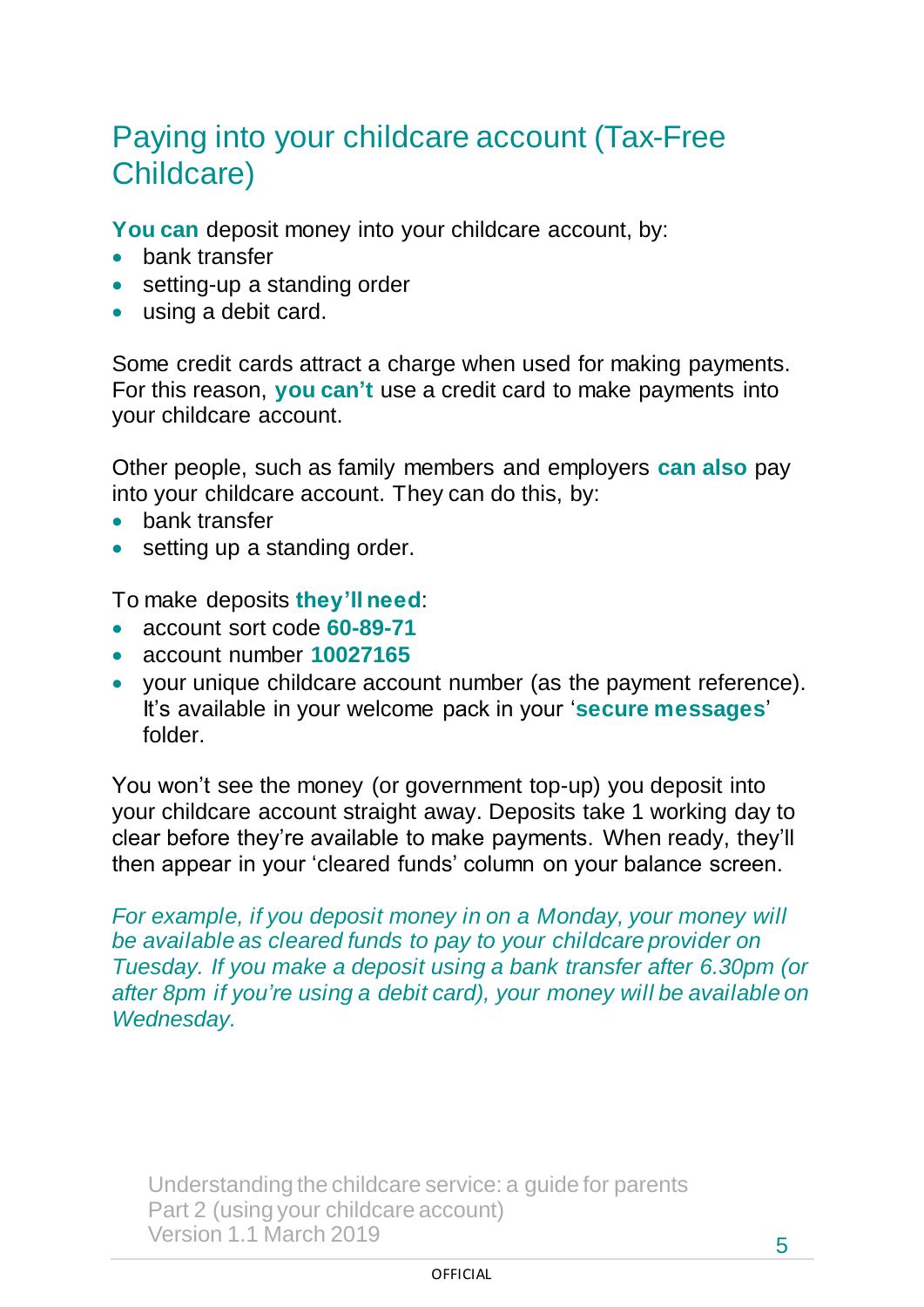**You can** withdraw money in your Tax-Free Childcare at any time.

For every £8 you take out, the government will also take back its £2 contribution.

**You'll need** to confirm the details of the nominated bank account where we can return your (portion) funds. Withdrawals are via BACs and takes at least 3 working days before you receive them. If this amount is under £2000.00 this can be made via faster payments.

#### <span id="page-5-0"></span>Government contributions (Tax-Free Childcare)

The amount of government top-up you get depends on how much money you pay into your account. The maximum you can get is £500 every 3 months for each child, or £1000 if your child is disabled.

During the first 3 months, the amount of government contribution you're entitled to may not be exactly £500, because we sometimes have to vary the length of your first eligibility period, depending on when you opened your childcare account.

If you've reached the £500 contribution, **you'll need** to wait until you enter your next eligibility period before you can get further government contributions.

**You can** still deposit money and make payments to your provider during this time.

#### <span id="page-5-1"></span>Using Tax-Free Childcare alongside 30 hours free childcare

You can use your Tax-Free Childcare funds (including the government top-up) in your childcare account, to pay for additional childcare costs not covered by your 30 hours entitlement.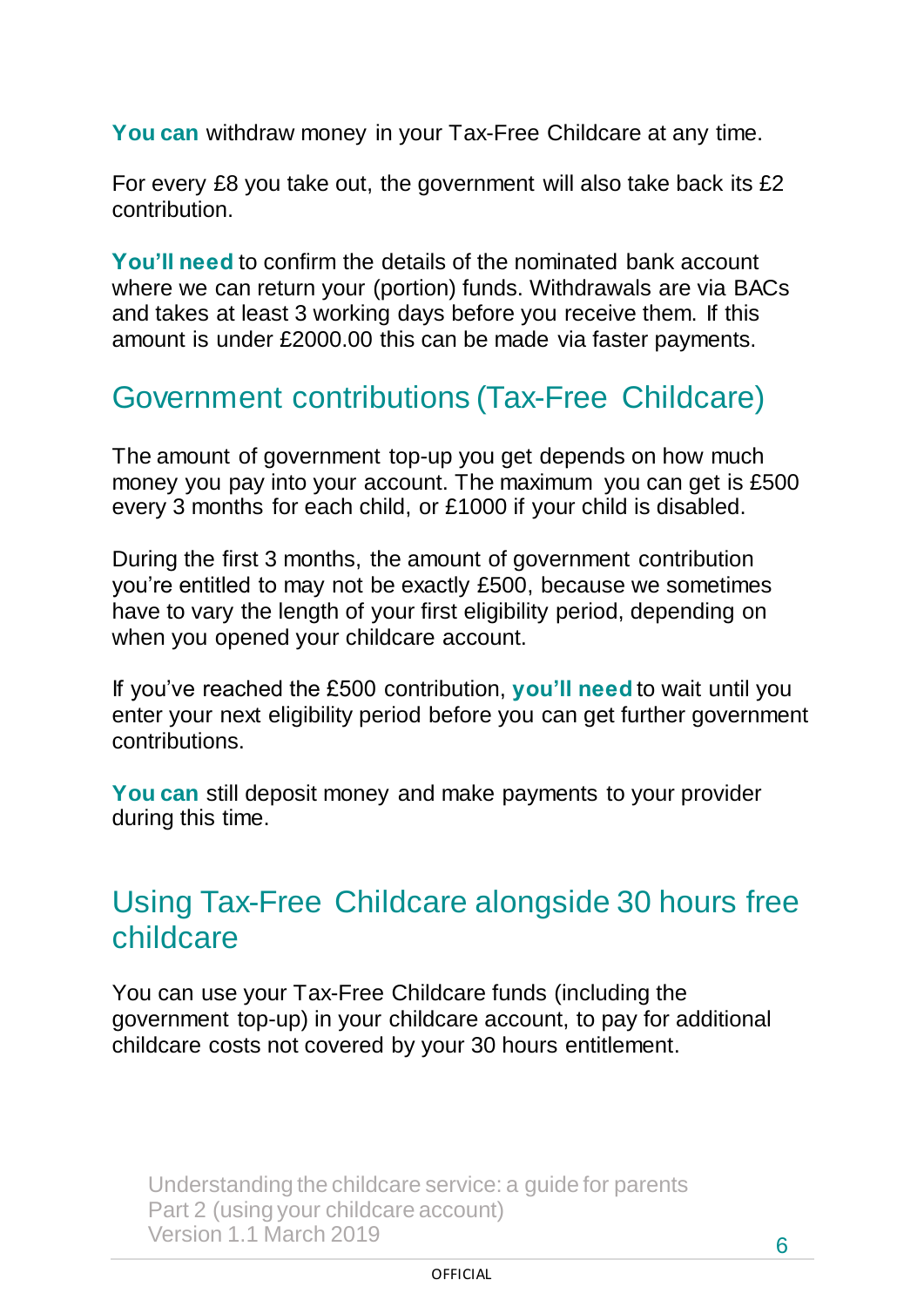### <span id="page-6-0"></span>Using multiple childcare accounts

If you have more than one eligible child, you'll receive a separate childcare account for each of your children.

**You must** pay childcare costs for each child out of the correct account. **You can't** transfer top-up payments between accounts.

Each 30 hours code is specific to the child it relates to and you **can only** use it to arrange childcare for that child.

#### <span id="page-6-1"></span>When your childcare provider is no longer registered or approved

If your childcare provider is no longer registered or approved, we'll tell you.

When this happens, you won't be able to pay that provider using your childcare account, but **you can** still use it to pay other regulated childcare providers signed up to Tax-Free Childcare.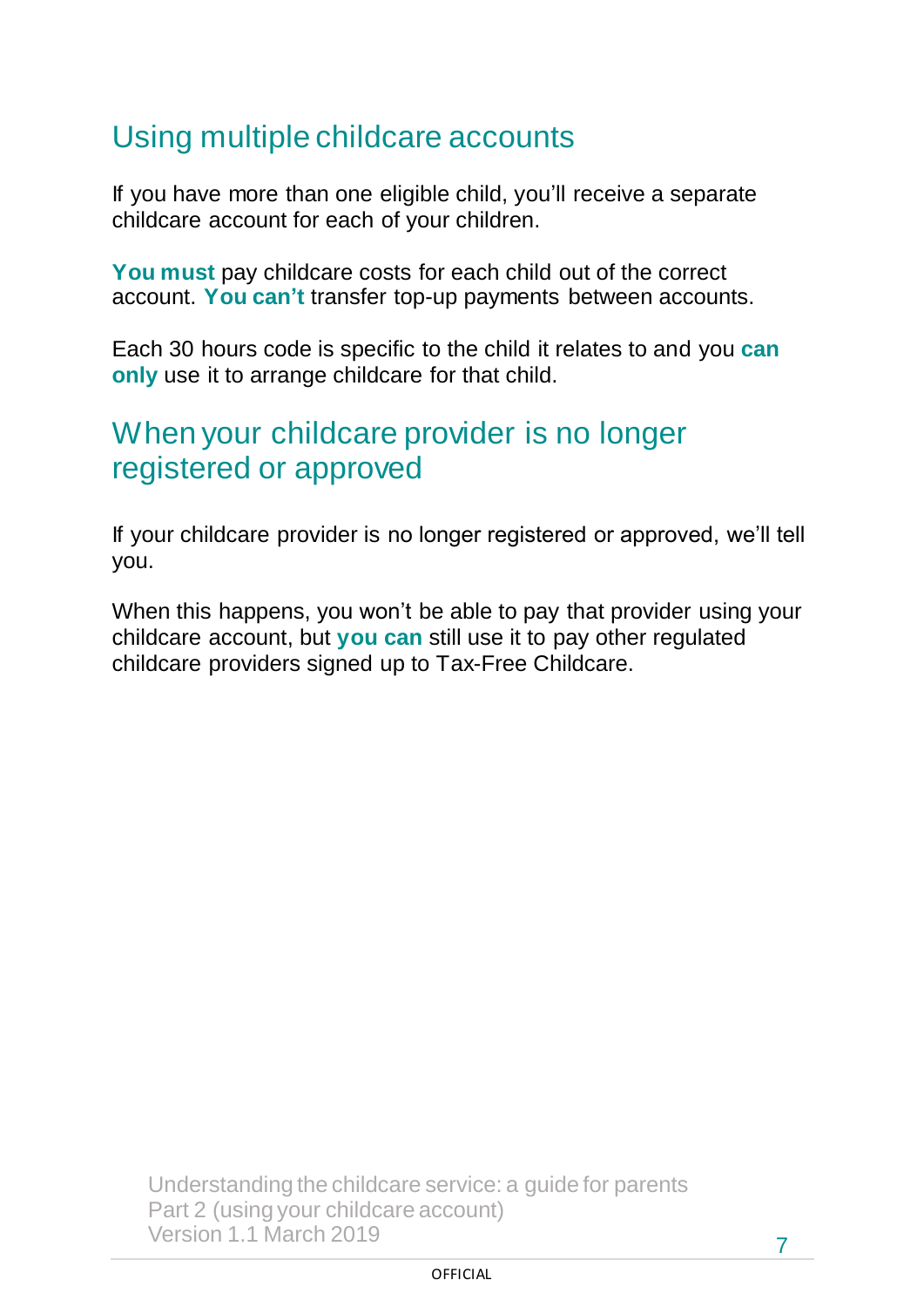## <span id="page-7-0"></span>Meeting your nanny's PAYE liabilities (Tax-Free Childcare)

If you employ a nanny who's registered or approved to provide childcare, **you can** use Tax-Free Childcare to also cover the costs of employing that person.

This can include the net pay of the nanny as well as any income tax and National Insurance contributions. **You can** pay the income tax and National Insurance contributions directly to HMRC from your childcare account.

To do this:

- sign into your account and go to the '**manage your account**' screen
- click on '**what to do if you employ a nanny**' then click '**add HM Revenue and Customs**'
- HMRC will now appear in your list of childcare providers. Click on '**set up a new payment**'
- then enter:
	- − the **payment amount**
	- − your **accounts office 13 digit reference** (you can find this on previous HMRC correspondence)
	- − the YY/MM, for the tax year and month you're paying for
	- − the **payment date**
- click the **continue** button and you'll see the thank you screen.

Your payment will take 3 to 5 working days to reach your Pay As You Earn (PAYE) account.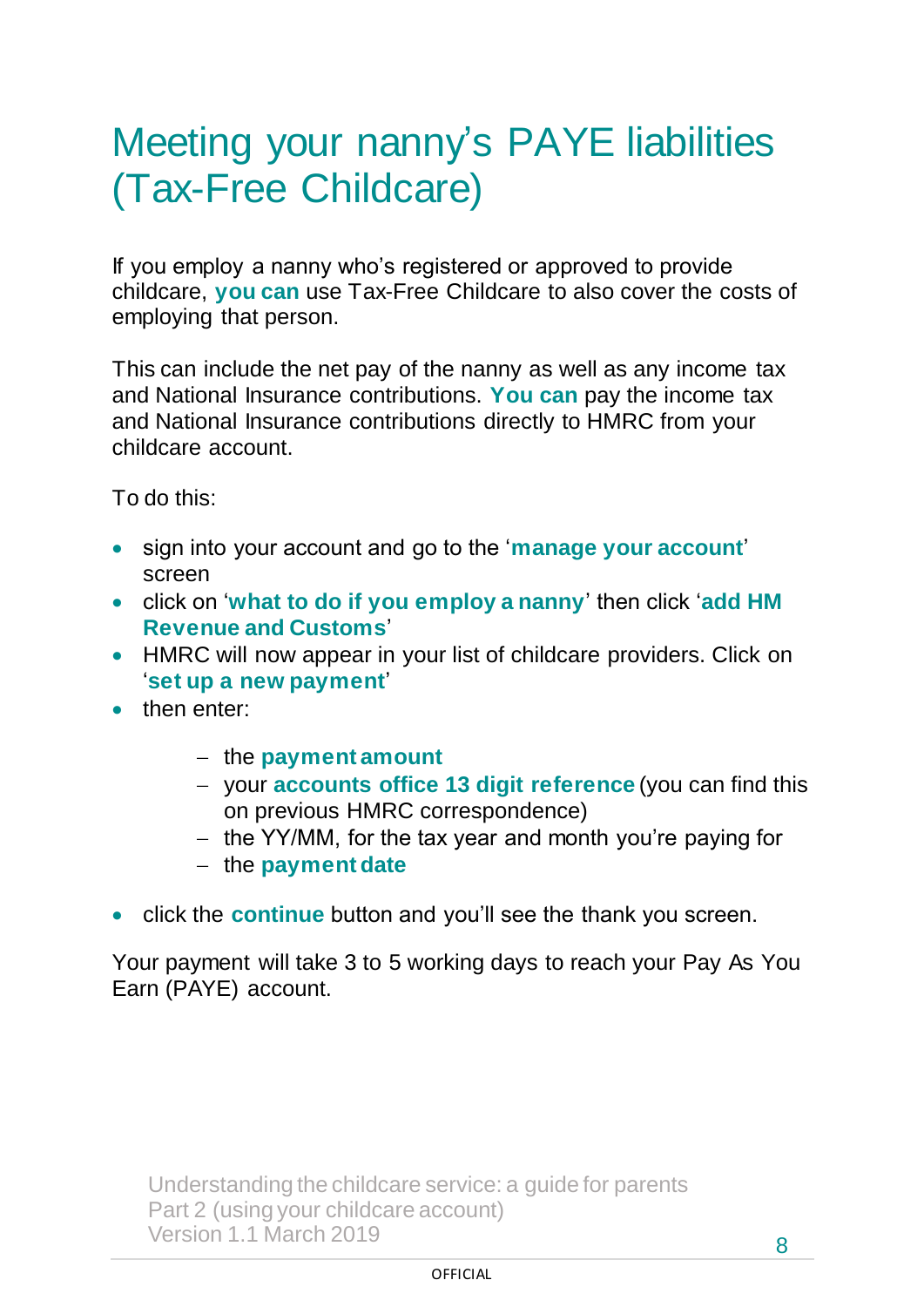### <span id="page-8-0"></span>Using your childcare account (30 hours free childcare)

If you've applied for 30 hours free childcare, **you can** view your code by [signing into your childcare account](https://www.gov.uk/sign-in-childcare-account) and selecting '**30 hours free childcare**'. The code will usually start with '500'.

**You can** also find your code in your 'green eligibility response'. You can view this in the secure messages section of your childcare account.

**You must** give your code to your childcare provider along with your National Insurance Number and your child's date of birth. This'll allow the provider to check the code and confirm your child's 30 hours place.

You'll be entitled to start a 30 hours free childcare place if **you** meet (all) the eligibility criteria for 30 hours free childcare, and:

- **your child** turns 3 before the term you wish to start 30 hours
- **you** applied for and received your code (from HMRC) before the term you wish to start 30 hours
- **your code** is still valid on the day before the term you wish to start 30 hours begins.

Term start dates are 1<sup>st</sup> September, 1<sup>st</sup> January and 1<sup>st</sup> April. These are different from school term start dates.

*You can't use a nanny to provide childcare under the 30 hours free childcare scheme*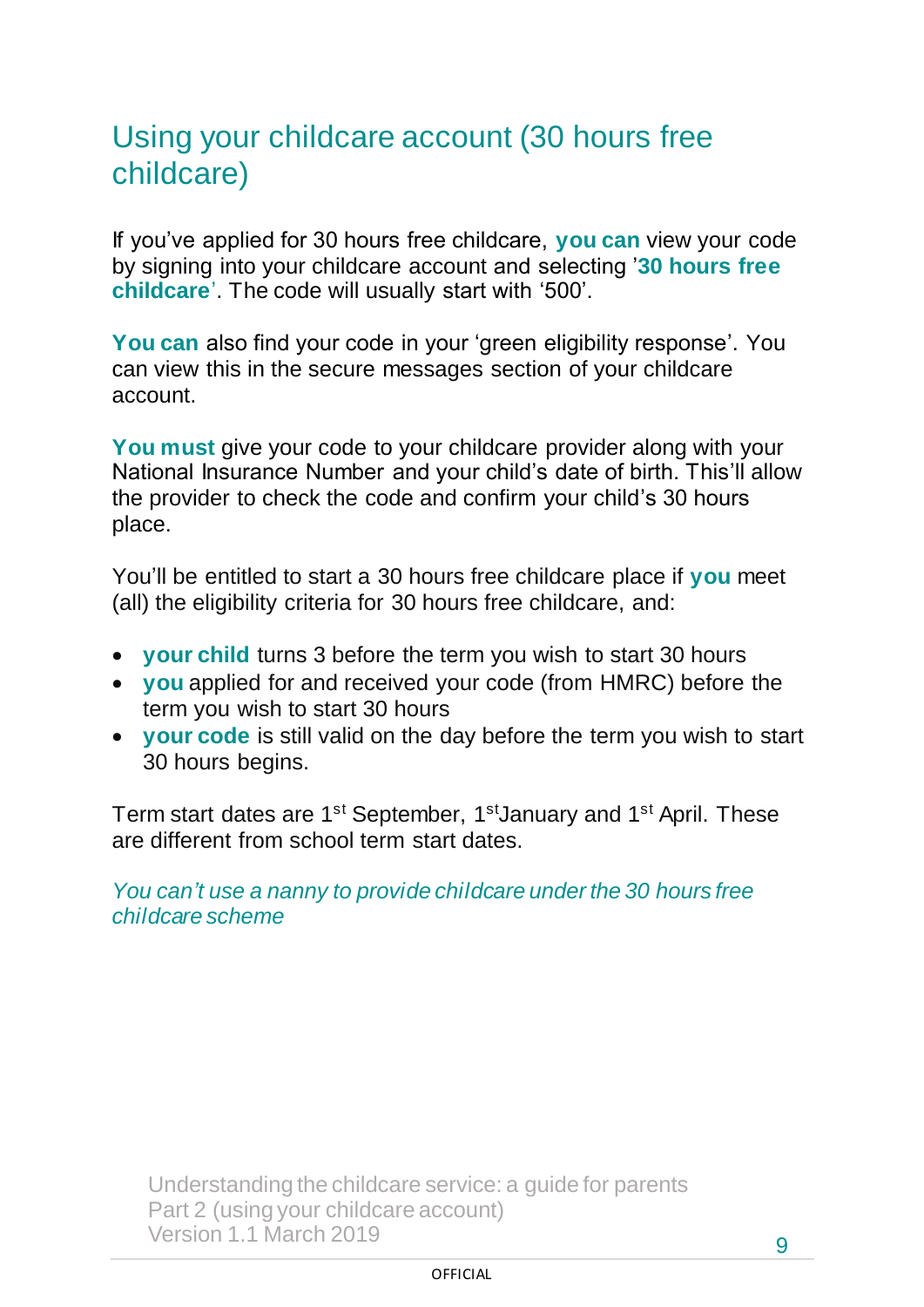# **Reconfirmation**

### Tax-Free Childcare and 30 hours free childcare

To continue to get Tax-Free Childcare or 30 hours free childcare, you must check and reconfirm your details with us every 3 months.

**You can** reconfirm as soon as your 'reconfirmation window' is open, 4 weeks before your reconfirmation date.

It's your responsibility to reconfirm. When you need to reconfirm your eligibility, we'll send you an email to remind you. If we don't have your email address, we'll send you a letter.

Reconfirmation is simple and quick to do; click on '**Reconfirmation**' in your childcare account.

Then click on the **'continue'** button to see '**Your reconfirmation summary**'.

Here you'll see the details you gave when you applied or last reconfirmed. You must **check** they're still correct.

Now **scroll** to the bottom, read the 'Declaration' then click the '**Accept and send**' button.

You have reconfirmed when you see the '**Thank you**' screen.

*Remember you can check your reconfirmation date at any time in your childcare account.*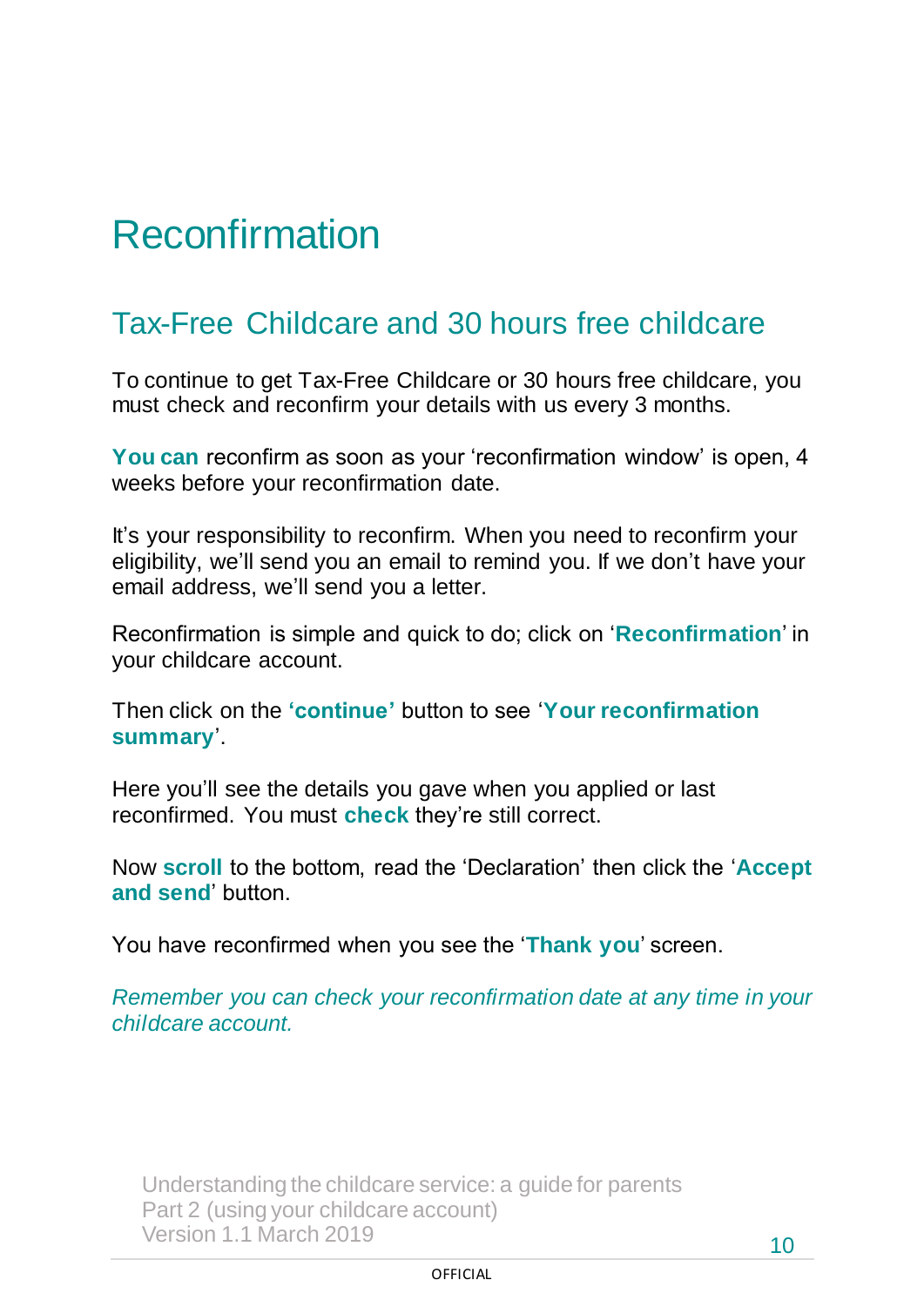### <span id="page-10-0"></span>The importance of reconfirming

It's important you reconfirm on time. If you don't, we'll send you a message to inform you that:

- **If your child receives 30 hours**, your child will still be able to keep their place for a short period of time (called a 'grace period'). Your childcare provider will tell you how long this'll last - a grace period will always end at the end of a term. If you think you've missed your reconfirmation date, please speak to your provider and reconfirm as soon as possible. The grace period only applies if your child is already in a 30 hours place when you fall out of eligibility.
- **If you're using Tax-Free Childcare** your account(s) will become 'pay-only'. **You'll still** be able to deposit money and pay your childcare provider(s) using your account(s), but **you won't** receive any government top up on the money you deposit.

### <span id="page-10-1"></span>Reconfirming late

If you don't reconfirm on time, but do so within the next entitlement period, you'll get support as long as you remain eligible.

The maximum amount of Tax-Free Childcare top-up you can get depends on any benefits (for example, tax credits) you may have received since the start of the entitlement period. If you've not been on benefits, **you can** get up to the maximum amount of government top-up.

If you've been on benefits and they stop during the entitlement period, we'll apportion the maximum amount of Tax-Free Childcare top-up to the number of days left in your entitlement period.

If you're no longer eligible at the time of your next reconfirmation, **you don't** need to go into your account and tell us.

If you become eligible again in the future, you can re-start your Tax-Free Childcare or 30 hours free childcare by reconfirming your details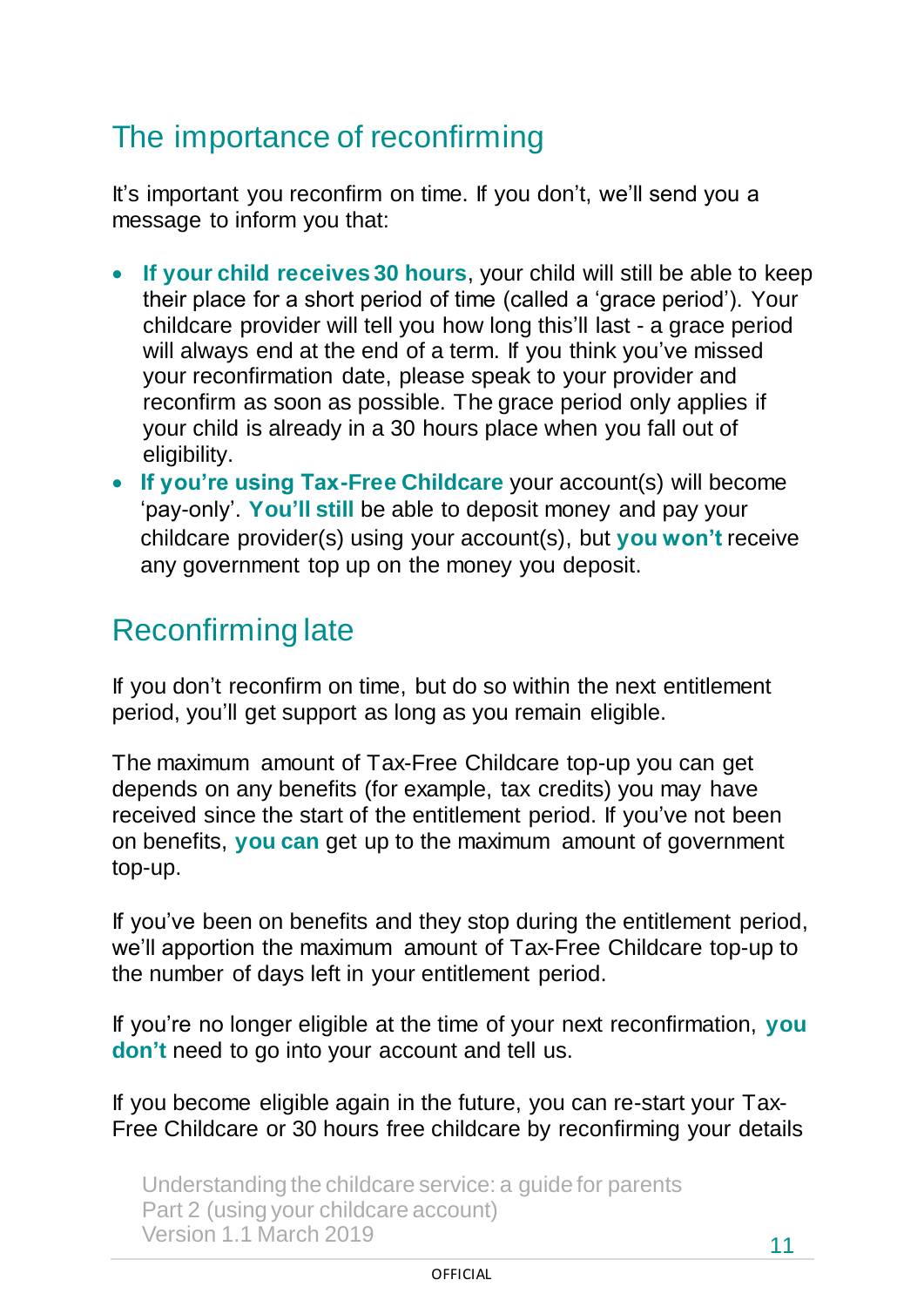in your childcare account. For Tax-Free Childcare you'll still have the same quarterly entitlement dates.

## <span id="page-11-0"></span>Adding another child

**You can** add another child to your childcare account at any time. If you're within your 'reconfirmation window' **you should** add a new child as part of your reconfirmation.

We'll assess your eligibility for Tax-Free Childcare and 30 hours free childcare as normal.

### <span id="page-11-2"></span><span id="page-11-1"></span>Childcare service compensation Tax-Free Childcare and 30 hours free childcare

If you've been unable to access Tax-Free Childcare or 30 hours free childcare through your childcare account for technical reasons, **you may** be able to claim Tax-Free Childcare top-up or 30 hours free childcare compensation.

For more information, go online at www.gov.uk/government/publications/childcare-service-compensation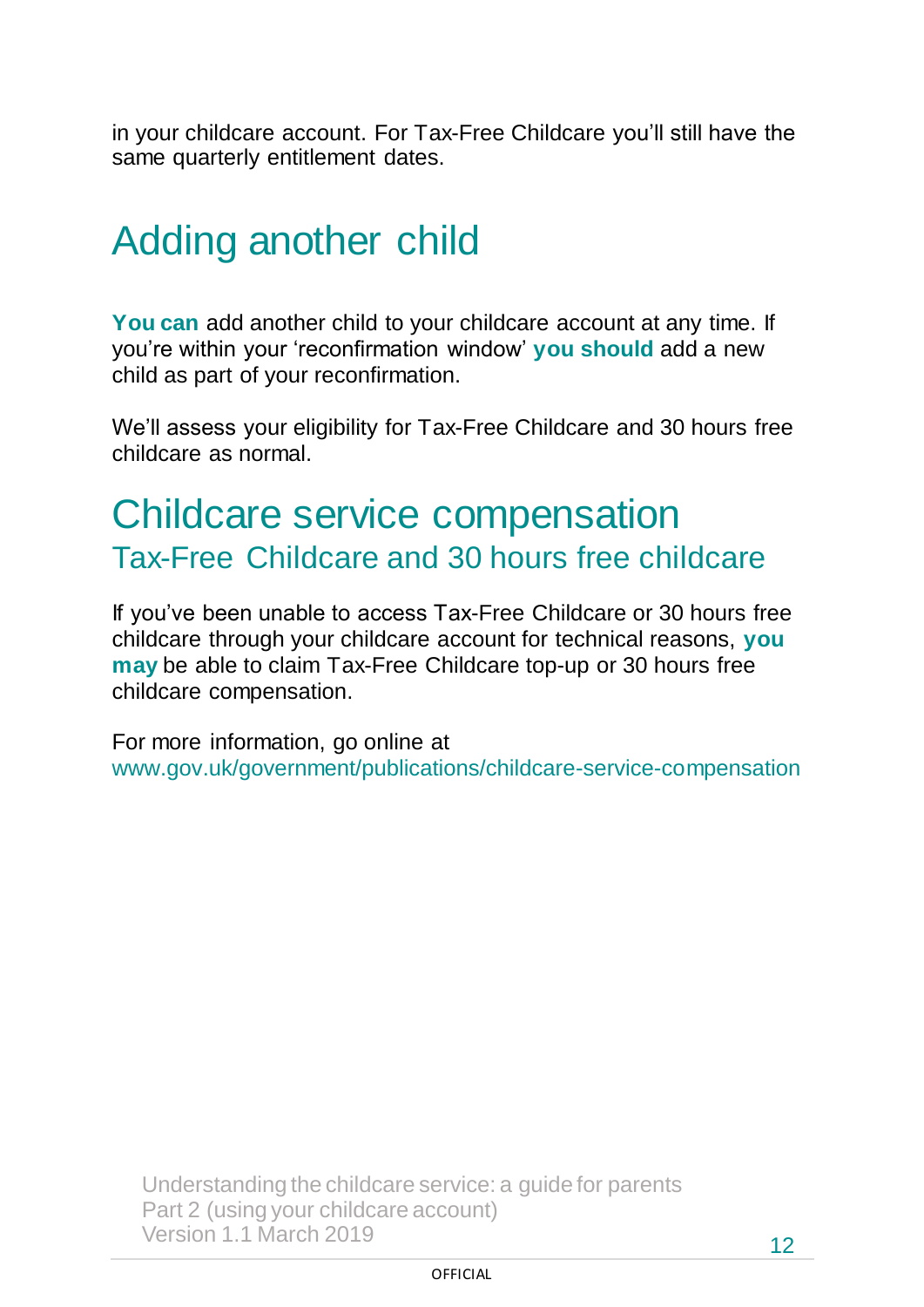### <span id="page-12-0"></span>30 hours free childcare

If a problem with the childcare service meant you had to pay for childcare that you could have got free with a 30 hours eligibility code, then **you may** be able to claim compensation.

If you think you're eligible, you'll need to write and tell us:

- your full name and home address
- your National Insurance number
- what happened that stopped you from getting 30 hours free childcare. You should also include any evidence that shows you applied ahead of the termly deadline, for example, proof of call(s) to the childcare service helpline.

Please send your letter, to:

Childcare Service HM Revenue and Customs BX9 1GR

You'll receive a decision within 28 working days.

To help us pay any compensation due, you'll also need to tell us the:

- name of the bank or building society where you'd like the compensation paid
- account holder's name
- sort code
- account number
- building society roll number (if applicable).

#### **OFFICIAL**